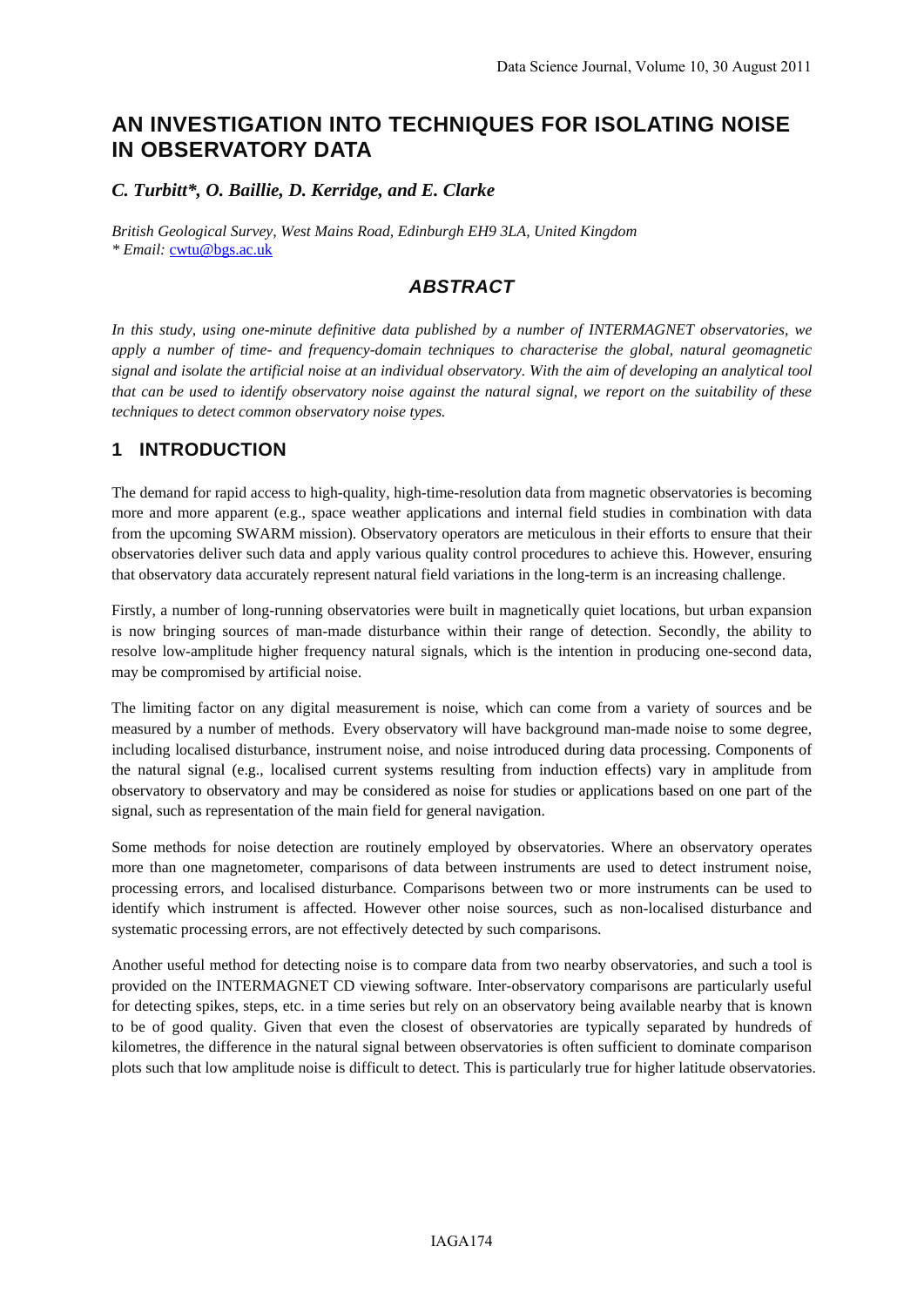#### **2 FIRST DIFFERENCE OBSERVATORY COMPARISONS**

In a previous study, Love (2006) investigated whether noise at a particular observatory could be isolated by looking at a global set of observatory data. This study supposed that observatories at a similar geomagnetic latitude have natural signals of broadly similar characteristics (although the time series may have noticeable differences). The signal amplitude at an observatory on a particular day was characterised by the standard deviation (SD) of the first differences of the one-minute time series. Following Love (2006), observatory amplitudes were compared by plotting the SD values against geomagnetic latitude, as shown in Figure 1 for a selected quiet day in 2004.



**Figure 1.** HAD X-component magnetogram (top left), first difference plot of the magnetogram (bottom left), and SD of first differences against geomagnetic latitude for a set of 97 INTERMAGNET observatories (right).

As expected, the SD of the first differences is lowest for low-latitude observatories although there are some anomalies, such as the equatorial observatory Huancayo, which has high amplitude due to the enhanced daily variation signal resulting from the equatorial electrojet. The observatory with the lowest amplitude is Honolulu, and this is assumed to be due to the attenuation of the external field variations caused by the surrounding deep ocean. Otherwise, it is generally possible to compare observatories by how well they sit on this W-shaped curve, giving a technique with which to identify an observatory exhibiting higher than average levels of noise at its geomagnetic latitude.

First differences have been used in this method to remove DC and harmonics of the daily variation, which would otherwise dominate the signal amplitude representation. The effect of taking first differences is to apply a high-pass filter that, for one-minute data, has a -3dB point at a period of 4 minutes and a roll-off of 8 dB/octave at 10 minutes. This poor roll-off and fixed-frequency cut-off point means that a first-difference filter is ineffective at both isolating noise at a particular frequency and is also limited in attenuating the low-frequency, large amplitude harmonics of the daily variation.

### **3 FREQUENCY-DOMAIN OBSERVATORY COMPARISONS**

A more effective method to isolate noise from natural signal in observatory data would be to examine data in the frequency-domain rather than the time-domain.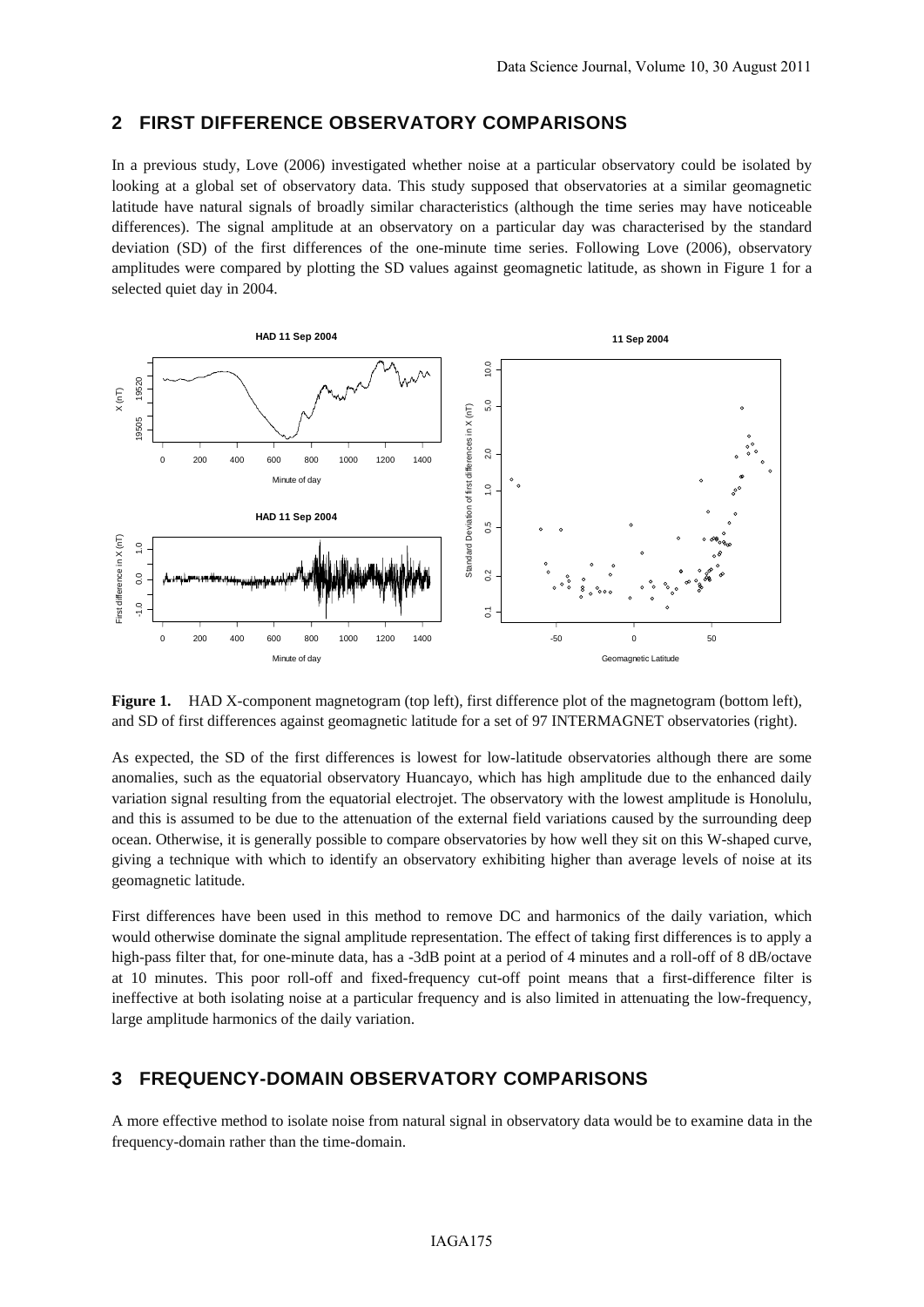

**Figure 2.** Time-series (top) and Fourier transform (bottom) of a quiet day (left) and active day (right) at HAD

Figure 2 shows data from Hartland (HAD) Observatory during two days in 2004, along with the linear spectra of the time-series. It is evident from both the quiet day and the active day that the amplitude of the natural signal diminishes smoothly with increasing frequency, with the amplitude higher at all frequencies on the active day.

To obtain a single value representative of the signal amplitude from the Fourier transform, the time-domain signal is Hanning windowed to minimise spectral leakage prior to a fast Fourier transform (FFT). The FFT is then windowed to attenuate all frequencies outside the band of interest. The result is scaled and the power averaged over the band to produce a mean linear spectral density.



**Figure 3.** The SD first difference method (left) and frequency-domain method over a limited band of 15 to 2 minutes (right) for 97 INTERMAGNET observatories on a quiet day. Observatory ESK is highlighted (green) and also with artificial noise of 5nT, 6-minute period added (red).

As would be expected, where the pass-band for this frequency-domain technique is set to approximate the passband of the first-difference filter, the results of the two techniques are comparable as shown in Figure 3. This is made clear in the figure with the addition of artificial noise to Eskdalemuir (ESK) Observatory data. The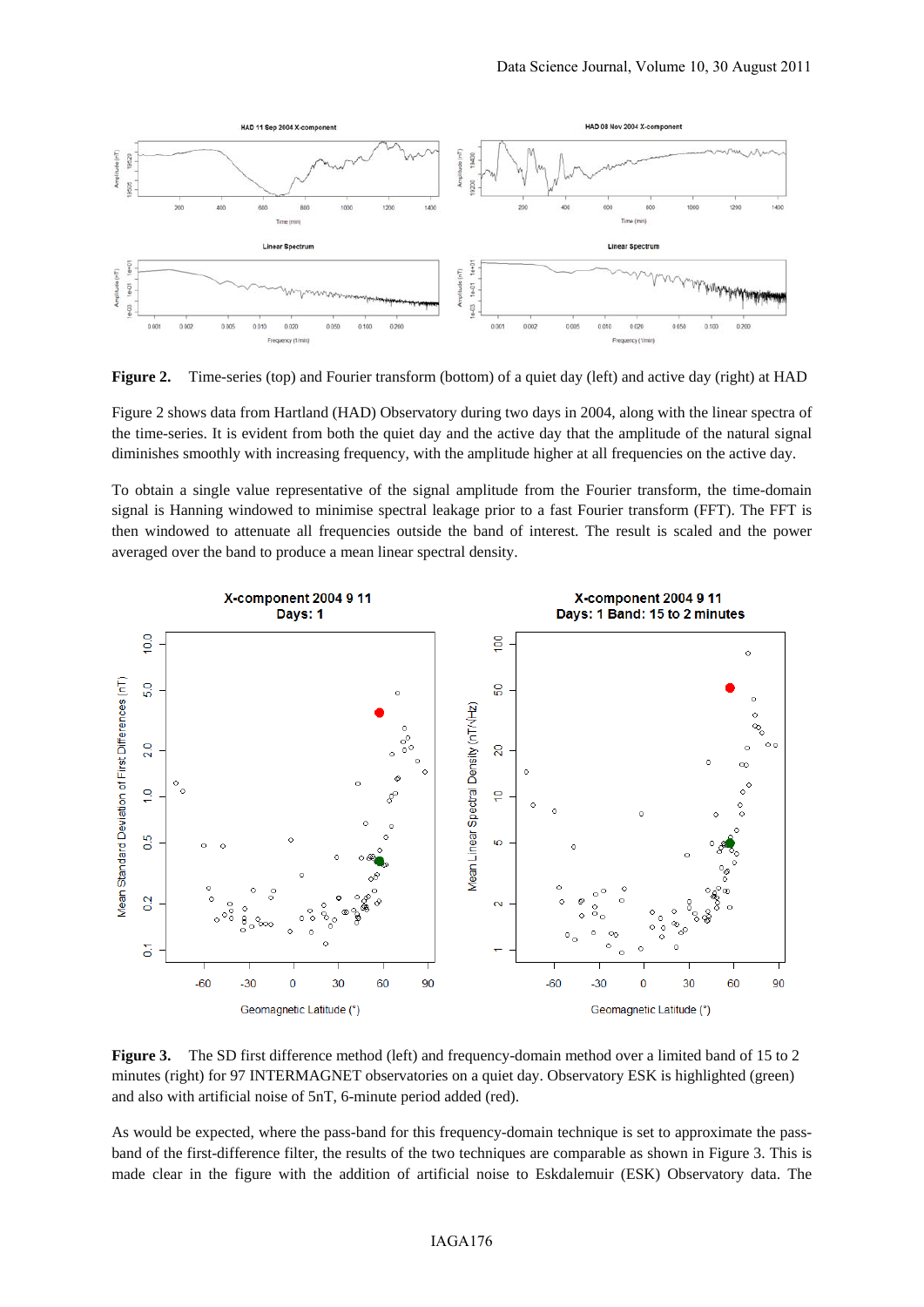separation of the clean (green) and noisy (red) data are equally distinguishable above the W-shaped curve by both the SD first difference method and the frequency-domain method.

Where the frequency-domain method is of benefit is in being able to select the frequency band by modifying the linear spectral density window to a band of interest. Figure 4 is an example where the artificial noise on the ESK Observatory data has been set to a lower frequency, such that the SD first difference method is unable to distinguish the noise from the natural signal. The band of the frequency-domain method has been extended to 120-minutes, increasing the natural signal power as a result; however, the low-frequency noise is clearly evident above the W-shaped curve.



**Figure 4.** The SD first difference method (left) and frequency-domain method over a limited band of 120 to 2 minutes (right). Observatory ESK is highlighted (green) and also with artificial noise of 5nT, 120-minute period added (red).

Figure 5 shows a similar result for high frequencies. In this case, the input noise is of lower amplitude (0.5nT) but at a period of 3 minutes. Due to the low amplitude, the noisy signal for ESK in the SD first difference plot is not well differentiated from the W-shaped curve representing the natural signal amplitude. However, with the frequency-domain method, the band has been limited to 3.1-2.9 minutes, which lowers the amplitude of the natural signal and as a consequence allows the input noise to become detectable.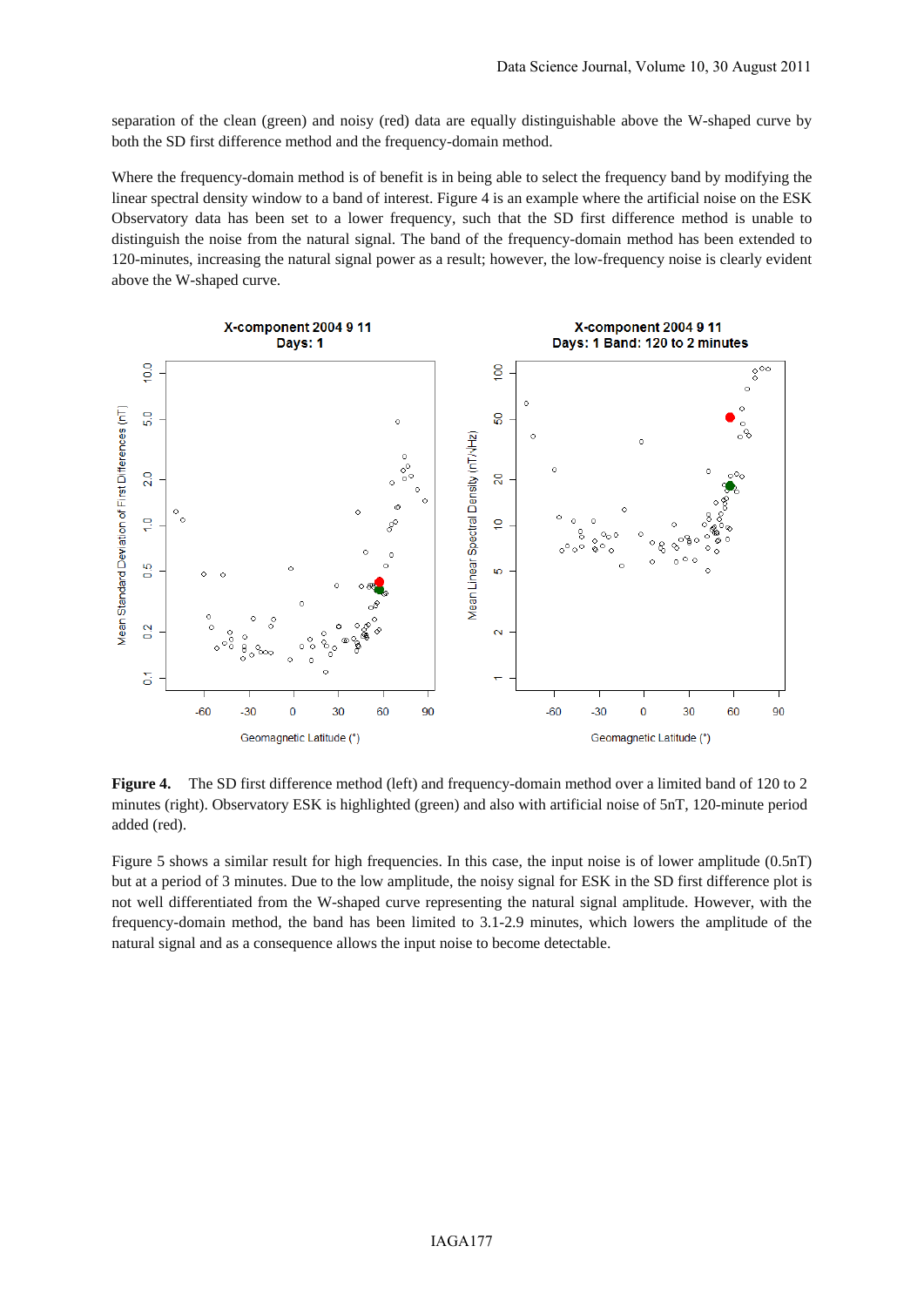

**Figure 5.** The SD first difference method (left) and Fourier transform method over a limited band (right). Observatory ESK is highlighted (green) and also with artificial noise of 0.5nT, 3-minute period added (red).

Since the natural signal amplitude shown in Figure 5 has a dependence on geomagnetic latitude, the W-shaped curve can be modelled and removed to improve the noise differentiation. As an example, the data in the righthand plot in Figure 5 has been modelled using a spline function and the residuals plotted in Figure 6. The chosen spline function is subjective; however, the figure shows that the correlation between the amplitude of the natural signal and the geomagnetic latitude is sufficient that it can be well represented by that function. Any additional signal (noise) is readily identified from it, suggesting that this method has the potential to be employed in an automated data quality monitoring system.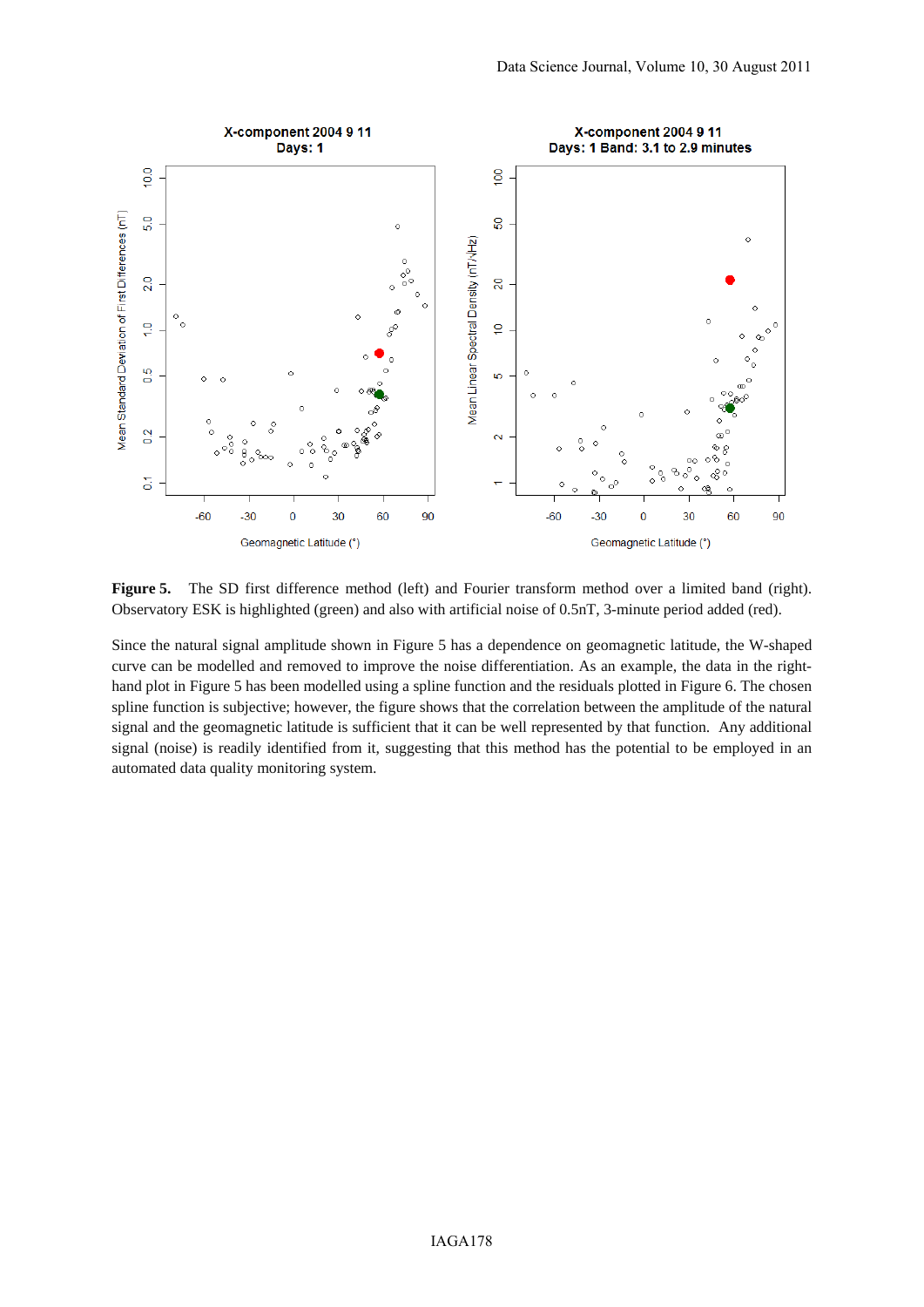

**Figure 6.** The Fourier transform method over a limited band. Observatory ESK is highlighted (green) and also with artificial noise of 0.5nT, 3-minute period added (red).

### **4 APPLICATION OF FREQUENCY-DOMAIN OBSERVATORY COMPARISONS**

In previous examples, noise has been added artificially to investigate the limits to which the use of frequencydomain analysis can be used to compare observatories in order to identify non-natural signal. Here, we show how the technique can be employed to investigate existing noise in observatory data. The daily magnetogram of an INTERMAGNET observatory (nominally OBS) contains no discernable noise even on a quiet day (Figure 7), and the spectral density indicates that the amplitude of the signal diminishes smoothly with increasing frequency in the same way as HAD data in Figure 2. Hence, the time-series and the frequency spectrum in isolation are insufficient to identify any noise.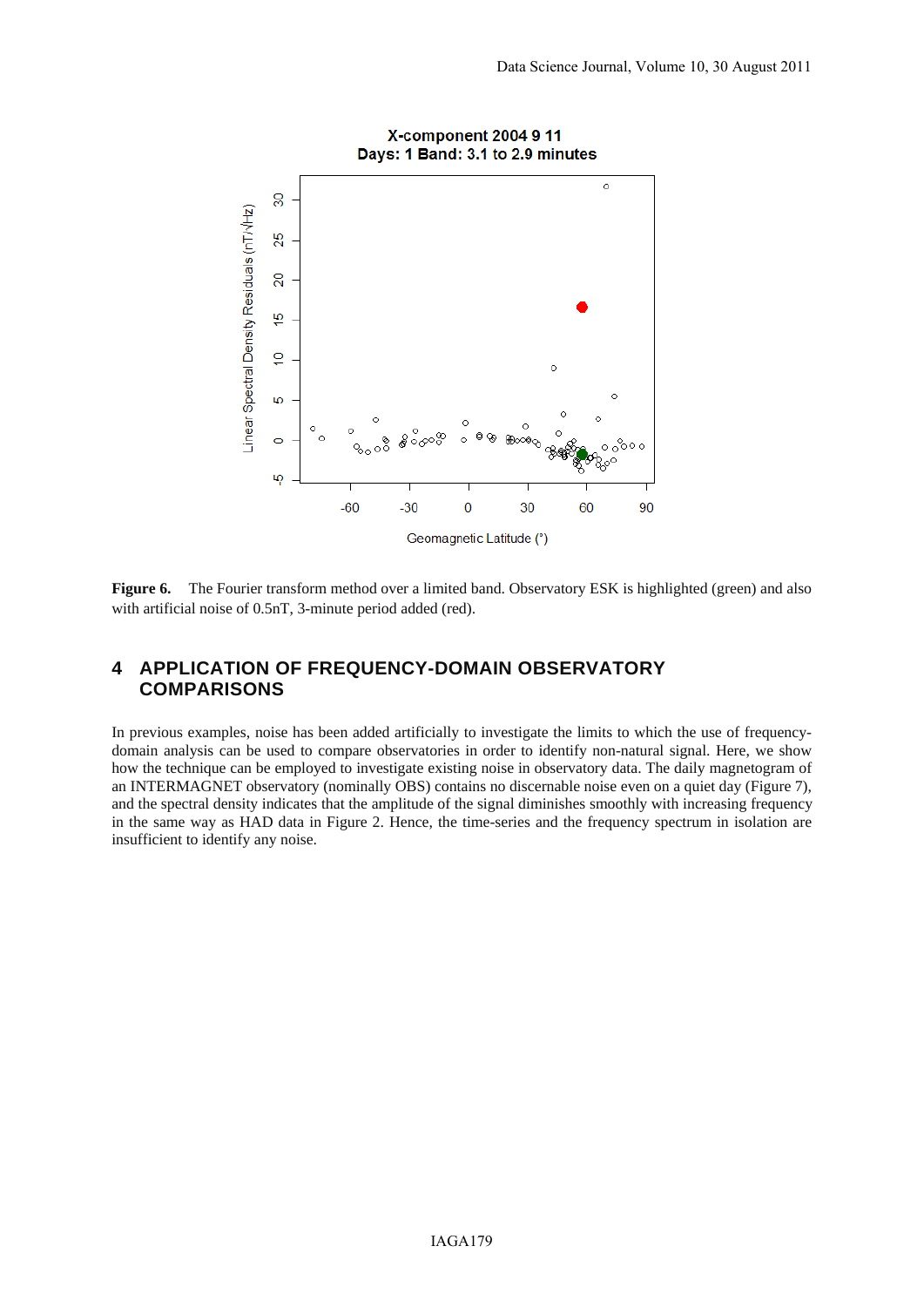

OBS 13 Jan 2007 Y-component

**Figure 7.** Time series and linear spectrum for an INTERMAGNET observatory (OBS) on a quiet day in 2007.

Using the frequency-domain technique with residuals to compare the signal amplitude of observatory OBS in the band 120-minutes to 10-minutes (Figure 8, top-left) again does not show any discernable signal amplitude over the natural signal as measured by observatories of a similar latitude since the natural signal amplitude is relatively large. However, in the higher frequency band of 10-minutes to 2-minutes (Figure 8, top-right), where the natural signal amplitude is lower, the signal amplitude of OBS is distinctively higher than comparable observatories.

The lower two plots in Figure 8 split the high frequency band further in an attempt to identify the frequency of the noise source, but the signal amplitude can be seen to remain relatively constant at all frequencies. Therefore, it can be concluded that in this real example, the observatory data contain noise spread evenly across all measured frequencies, i.e., analogous to white noise. The level of the noise is not such that the observatory fails to meet the INTERMAGNET one-minute specifications, as can be seen in the time-series in Figure 7, but the analysis suggests that the observatory has a problem with artificial noise that is maybe a concern for reported one-second data.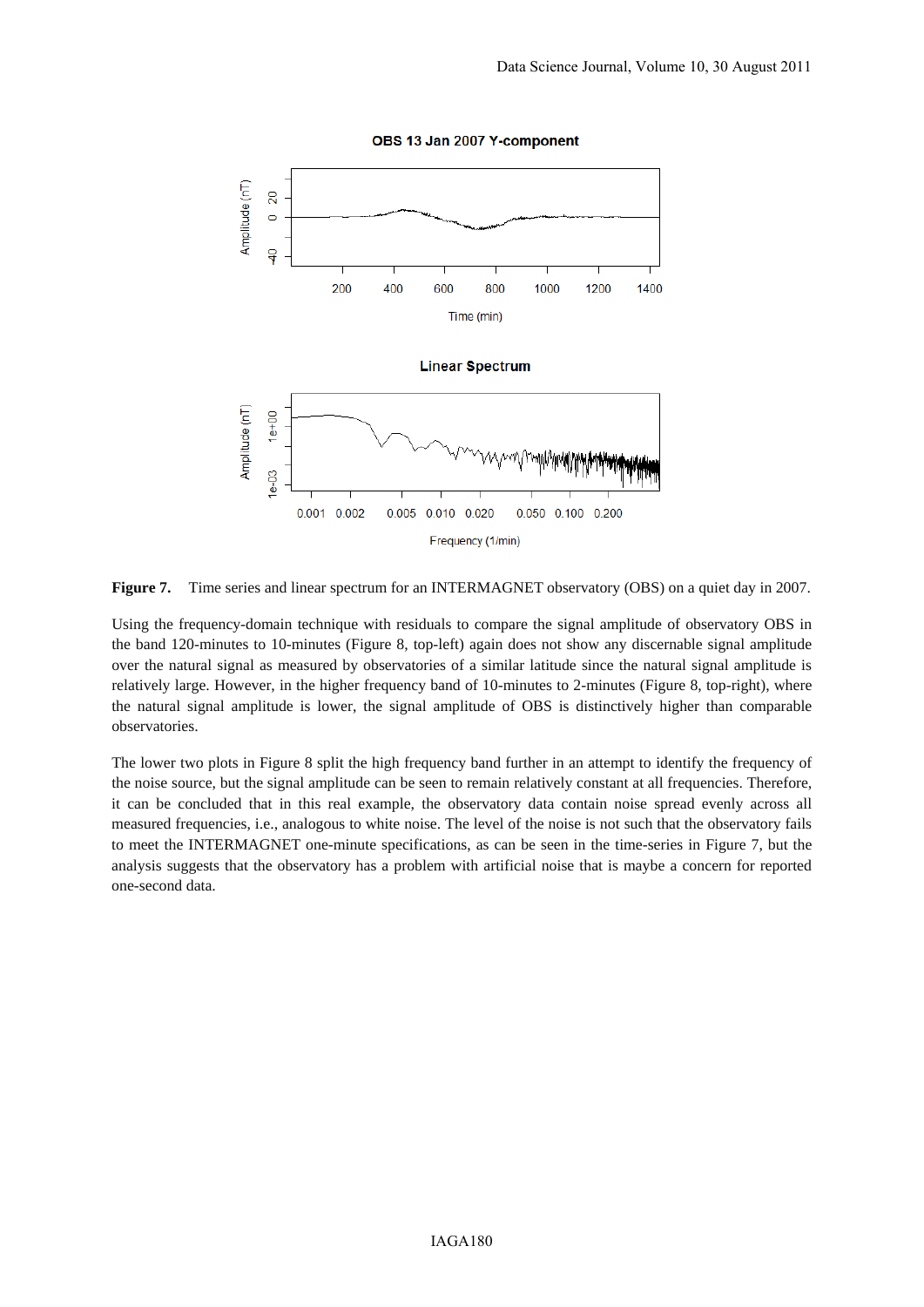

**Figure 8.** Residual plots of linear spectra for all INTERMAGNET observatories on a quiet day in 2007 at selected frequency bands. The highlighted observatory (blue) evidently has a higher amplitude signal than observatories at similar geomagnetic latitude.

#### **5 CONCLUSION**

With increasing urbanisation, geomagnetic observatories around the world are subject to rising levels of artificial noise from sources such as transportation, communication, and power distribution. Conversely, science is demanding that there be better coverage of geomagnetic observatories and that those observatories be capable of measuring higher frequency components of the natural signal with better resolution. Observers consistently employ best practice to ensure recorded data accurately represent natural variations and that artificial signal is minimised. This study has shown that existing analytical methods can be improved upon to identify artificial signal of relatively low amplitude. The application of the frequency-domain technique to a selected INTERMAGNET observatory shows that this technique is capable of identifying an artificial noise signal where other techniques failed to do so and the technique can also be used, to an extent, to describe the nature of that noise signal by isolating the dominant frequency.